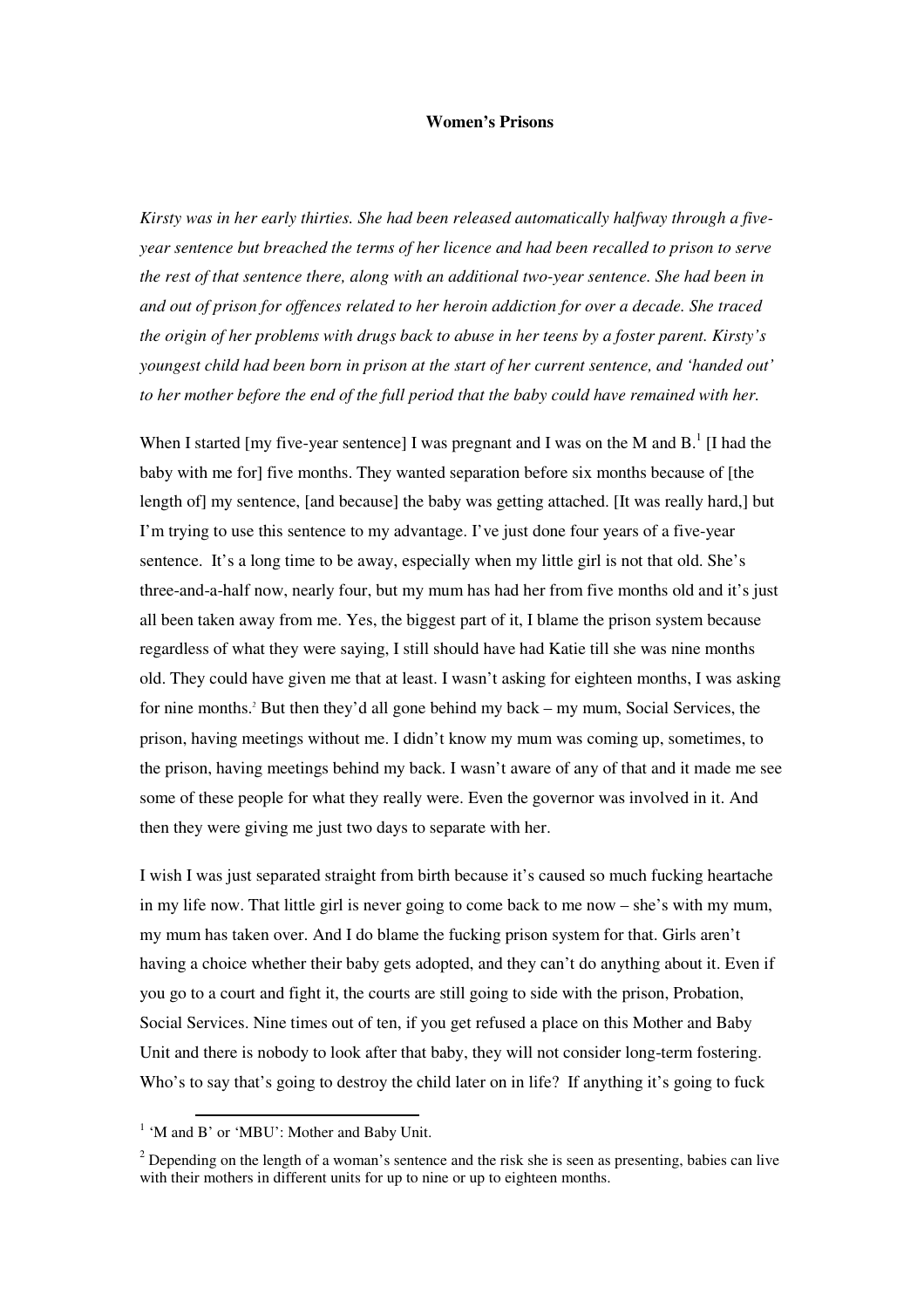that child up more thinking, 'Well why didn't my mum ever want me?'. Care is not always the right thing – I had a really bad experience with my foster dad that I wouldn't wish on anybody – but if you're doing over a twelve month or a two-year sentence, your baby will be adopted if you haven't got anybody to look after that child, and that right has been taken away from you. I've seen that happen on three occasions now in the last few years and it has torn those people apart. Torn them apart. It's no wonder they're going back out there for the drugs – what else have they got? They've lost.

[I think officers' opinions of women in here vary]. Some of them think that we've gone just a little bit fucked up in life, do you know what I mean? They look at us like some of us have had a really sad life, because the majority of us have. I brought most of my life on myself. [I put myself into Care], but it was just everything that came with it when I went into Care and everything. It destroyed me basically, but there's always somebody else that's got a sadder story to tell than me. But some [officers] look at us like we're scum, we're the lowest of the low. At the end of the day, some people can't help going out there and having to commit crime. Do they really think we like going and breaking into people's houses? Sometimes it's the only thing you can do to survive out there when you've a habit. It's not nice having a heroin addiction because it's not just mental, it's physical with heroin and crack, it's the pain of withdrawal symptoms – you're in agony. But [some officers] just look at us like the lowest of the low. I'm not particularly fucking arsed what any of these prison officers think of me or any of these prisoners – it's just the people that I care about and the people that I've done wrong to, do you know what I mean? I wish I could fucking give them back everything I've robbed off them, but I can't. I know I've done wrong; I'm paying the price for that.

Over the years, my mum and [the rest of my family] have [supported me], but not any more. They've had enough. They thought I'd really cracked it when I came out this time: I got myself a job; I stayed away from everybody. It was only because Probation made me do a course that I had to do out there. Once I'd started that course it was game over. I met up with Steve, one of the old heads, and it was back to the old routine. My mum just can't tolerate me at the minute because I've had it and just fucked it all off. And she thinks that she's there to fund me every time I come to prison, like she has done every other time: make sure the money's there every week, make sure my new clothes are there. She's not doing any of that this time. She is making me suffer and it's killing me. She's been to see me once in nearly four months, brought my kids up *once* to see me. And that's hurting me more than any of these can hurt me.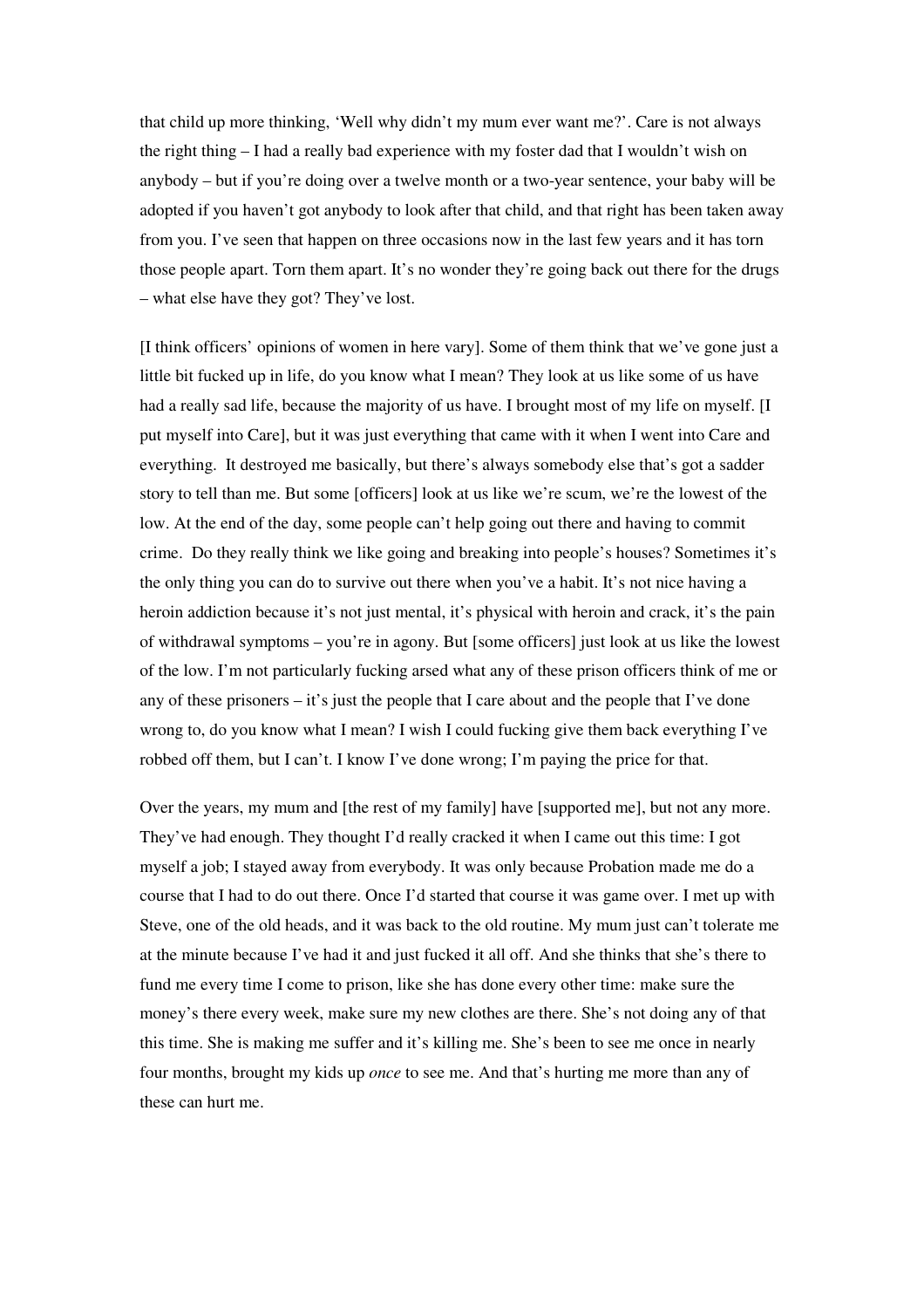*Naomi was a life-sentenced prisoner from a relatively comfortable background, a lone parent whose young child was now living with grandparents. Although she was materially and emotionally well-supported by family and friends outside, she was geographically isolated from them, the prison being several hundred miles and a day's drive from home.* 

A wing like [the one I live on] can change so much. I can phone friends at the beginning of the week and be completely fine, everything's going fine, and by the end of the week it can all change again, so it's very up and down. You tend to find you just start to get to know everyone and then a big influx of other people will come in, new people, and you're like 'Oh my God, new people everywhere'. I think you can make good friendships [in jail] but at the same time things seem to change so quickly. People sometimes will be there when they need you around and they can change very quickly because it's all about survival, I suppose.

I think people get too involved with other people's business as well. The girl I'm seeing was always in trouble and she's really tried [to keep out of trouble] since we got together, [because] I said to her that there was a lot I couldn't put up with because [I'm a lifer and] you're guilty by association in prison. She's really tried, [but] she finds it hard to say no to people. People tried to give her hooch to hide at one point and she didn't want to do it. Rather than say no to them, she [took] it to an officer and [told] the officer to catch her with it, because she didn't want to get in trouble but didn't want to be seen to be letting these socalled friends down. So she's kind of got in trouble but not got in trouble, but then she's done the ultimate sin to the friends by grassing on them but they don't know about it! It's like, rather than do a simple thing like say no in jail, people [find] devious ways around it because they don't want to lose face.

I watch new girls now and I feel so sorry for them because they'll sit down somewhere where they think it's an empty table and someone will come along and just go, 'People sit here, love'. Then they'll get up and sit somewhere else and it will be 'You can't sit there, someone sits there'. Or some people are even worse. New girls will sit down and they'll come along and go, 'People are f-ing sat at our table! What do you think you're doing?'. And then they'll move again, but if you're new you don't know how it works and there's no allowances made for you. I think it took for me to be in my room for a good four days probably, not eating properly, not going out, not doing anything, just being in bed all the time for an officer to come in. She introduced me to [Sue,] an older woman on the wing, and was trying to sort me out and that really helped, but it was left to another prisoner to help me.

It just feels horrible. It's not like you're in your hometown, or you're with your friend and you're lost. You're completely on your own. You don't know anybody, you don't know the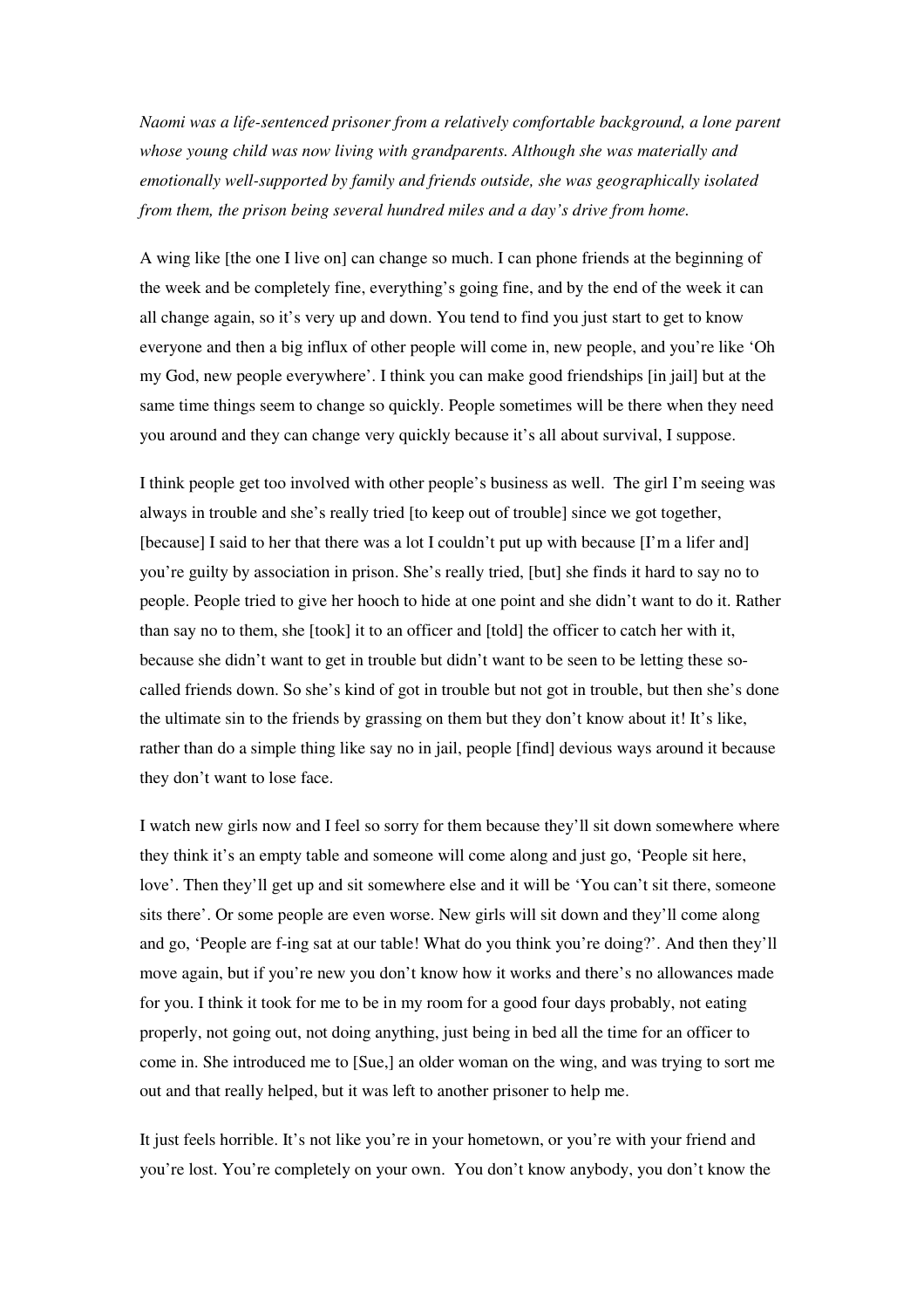surroundings, you don't know the staff, you don't know anything at all and you feel like a little kid again. And perhaps some people can cope with it but I found it really, really hard.

Once you are settled in there and you've got your particular little groups of friends, it's very hard to go out of your way to make the effort with somebody else because it's almost you feel like you have to look out for them then and you only get that hour a day to associate. I'm as bad as anyone else, but part of you just doesn't want to do it and it's awful because you've been there yourself and you know how hard it is, but it's just not that easy because people aren't very accepting of just allowing someone else into a group that you're with.

Josie is the first girlfriend I've ever had. I didn't ever think I'd get involved in a relationship in jail but I have, and you don't realise that you're constantly under the watch of everyone. I mean, when Josie and I have had arguments before, you have nowhere to just go off and sit down quietly and sort it out, absolutely nowhere on that wing where there isn't one other person listening in. Everyone always knows everything that's going on – you can't have any secrets in this place. It's a favourite line in here with everyone: 'I'll tell you but don't tell anyone'. You know that ten minutes later ten other people know it. People can't help it. They think they're only telling one other, but then that one other is telling one other and everyone just finds out.

There's one [officer on the wing] that a lot of girls don't get on with. He'll give out warnings for the silliest things, but when he gets funny with me I've learnt to just play it as a joke and he plays along with it then and he doesn't get funny, whereas if someone backchats him he'll then get worse. So a lot of it, I think, is about learning how to be with each officer. There's different ways of being with each one and once you find the way you're generally okay. In here, you have to get them on side to make your life easy. I stand there and laugh at officers' jokes and pretend to listen to them. And they're not funny, and they're not interesting, but if you do that then they're a bit more okay with you than if you just don't. You just have to try and strike up some kind of rapport with them and it's the only way it can work. Some girls just won't do that because they say why should they, but the ones that won't are the ones that get their life made a bit more difficult for them. You just have to bite your tongue and smile sweetly and let them think that they've won. If they always feel that they're in control then they'll be alright with you, it's when you start questioning their authority and it turns into an argument, and then what? That officer that you've had an argument with is the one you then need to do something for you the next day and they're not going to. You're easier just letting everything go and then you might manage to get on okay.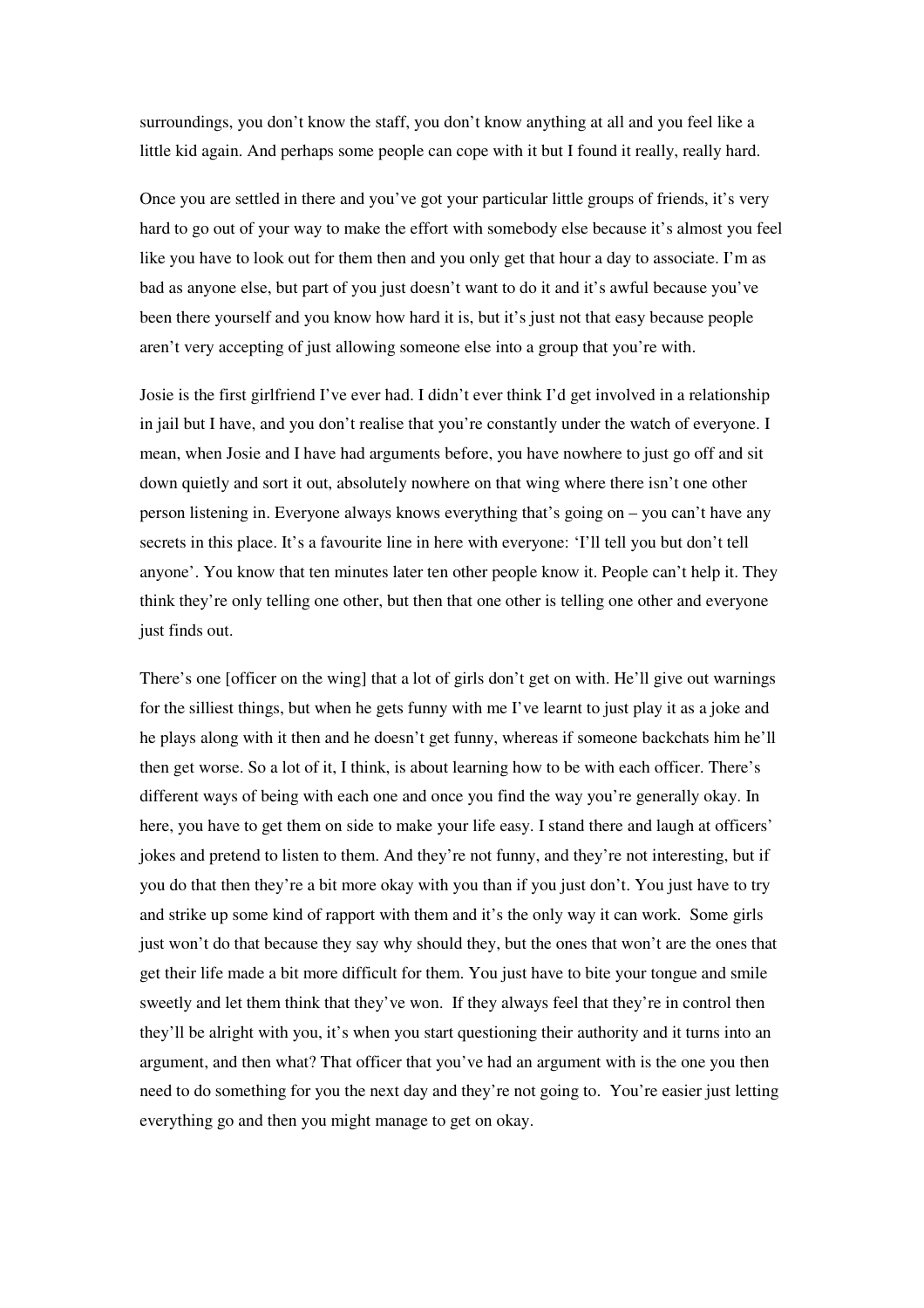*Lisa was a young prisoner, a mother of two small children, who was several years into a life sentence. Although intelligent and insightful, she had had a difficult upbringing and left school early. She had a long history of self-harm. At the time of the interview, her relationships with wing staff were under strain, and she was struggling with the compromises that she felt were demanded by the prison regime in order to progress smoothly through her sentence.* 

A lot of the time I will challenge things [that seem unfair]. Not in an aggressive way, but if somebody says, 'Do this', and I'm thinking, 'Well why do you want me to do that?', or 'Why have you done this?'. But I think it is a survival thing as well; if somebody's saying, 'You've done something wrong', you're going to question it when you know you haven't. And I don't see why I should just say 'Yes' when I know that they're wrong. And I find it very hard to just go, 'Yes it's my fault; lock me behind my door'. I find it difficult not to say – but I know that's something you have to learn.

If I didn't have a parole sentence, I'd challenge everything and probably go to the governor and say, 'This is out of order', but I'm a parolee and everything that I do gets written down. And if these officers decide, 'I don't like you', then they're not going to write nice things in your file. My file's going to be terrible and I've got to think about that when I'm involved in anything; they can write anything and it can mess the rest of my life up. For a lifer as well, every single thing you do gets written in your file and then it gets looked at deeper – I couldn't just have an argument with somebody, a friend, on the wing, it wouldn't just be, 'Lisa had an argument'. That argument would go in my file and would be looked into so deep by Psychology and everything as me having a problem with my anger issues: *I'm a risk to society*. So therefore I might not be moved on.

Psychology is a big, big part of your sentence plan. Now personally from me – but this is my comment – I think psychology is a bit over-rated, because psychologists can stand there and say, 'Right, I've read this out of a book' [and] this particular person [is] boxed off into [that category]; this person's categorised as being like this, and that's the end of it. And what a psychologist says can have a tremendous impact on that person's life and how they perceive them. If a psychologist says that they think you're manipulative or that they think you're aggressive, for a lifer that can have such an impact and that is just one person's perception of you. Now somebody could describe you as being an aggressive person when you're not necessarily aggressive, that's just the way you're expressing yourself; you're emotional about a situation.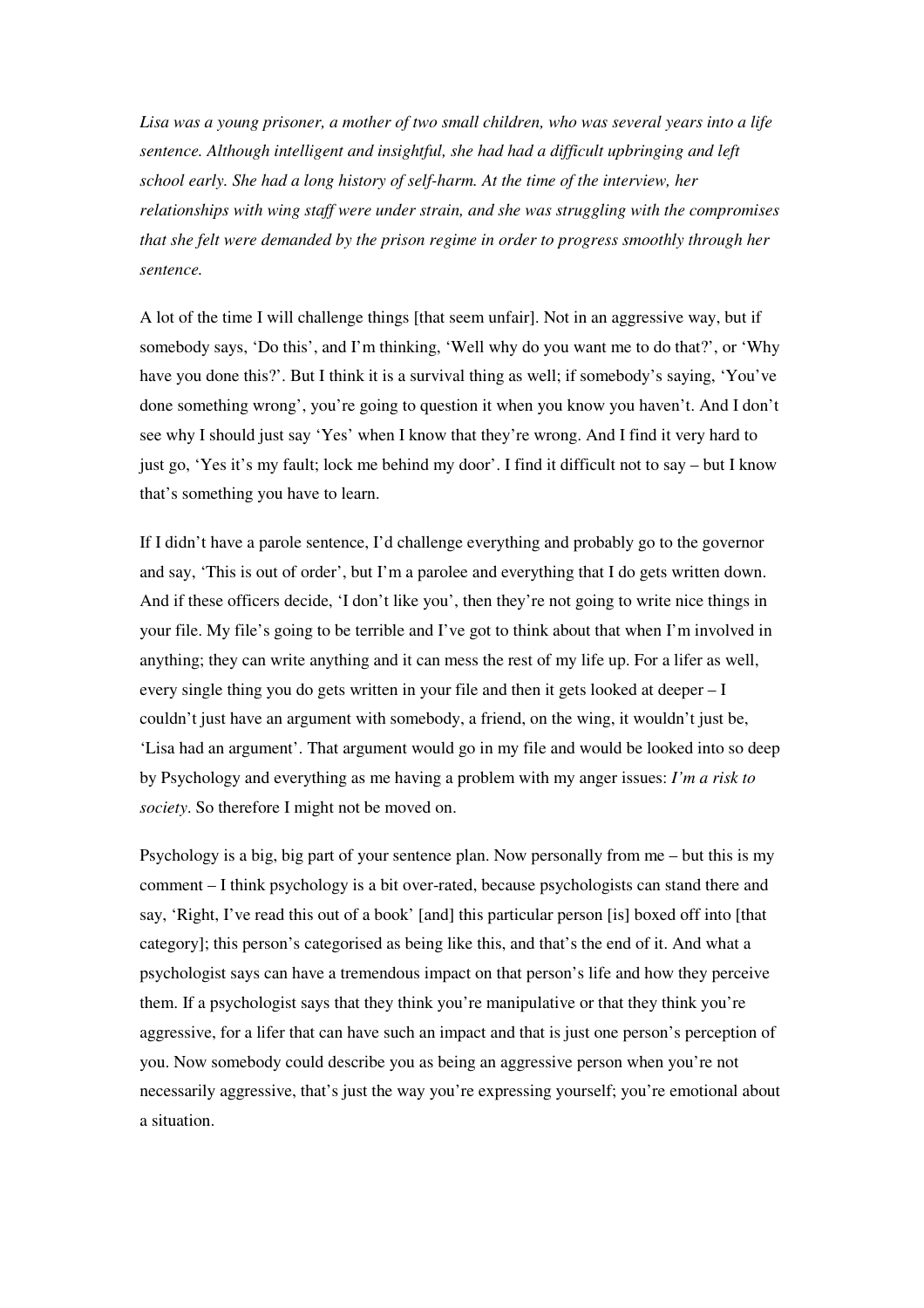You'd think you'd come into jail and the positive things would be thrown on you, do you know what I mean? They'd be wanting you to do courses; they'd be wanting you to better yourself; they'd be wanting you to do well. If you want to do things the right way, you feel like you constantly have to fight to try and get somewhere. You constantly have to fight to do education; you constantly have to fight to keep your head down and be good, because they're fighting against you all the time. It feels like they're just wanting to knock you down; it is hard to do things the right way and you'd think that it wouldn't be. You'd think if you sat there and went to someone, 'Right, I want to do things the right way, tell me what to do', they'd be like, 'Oh right. Great. Well there's this course, there's that course, this is what – '. No. It's easier to just say, 'Right, well, fuck it.'

When I first came in I used to self-harm. I haven't done it for two years, but [recently] I was having problems at home and on the wing with officers. It was getting on top of me and I selfharmed. I was put on an ACCT,<sup>3</sup> and they ask you in the ACCT, 'What do you think we can do to make things better? Is there anything we can do?'. And I said, 'Put counselling down.' I've been to the doctors, I've said I want counselling; no-one's come back to me with anything. I've been to the officer and said I want counselling and I've not heard anything back from it. I know I need it soon. I'm not at the point where I'm beyond reason and I'm that depressed that I can't see clearly, but that's why I want it now in case I get like that. Things do get bad before anyone will listen to you. You've just got to chase it and chase it and chase it. I think that's the only time that things do get responded to is when you don't let them drop, but it's tiring on a daily basis. It's tiring and frustrating.

I know there are a lot of people that are struggling [in here]. For me personally, [self-harm] is my way of dealing with stress. Whereas somebody else might go out and they might have a drink, or they might go cry their eyes out to their family, or they might throw something. If things are getting on top of you and you feel like you can't cope any more, and there's no other way, that's why you do it. And it feels like it's a release, and it just helps you get by. So [people] don't self-harm because they always self-harm, they self-harm because circumstances have brought them to self-harm; circumstances in jail; circumstances in the past but yes, this jail, this environment makes people more stressed out and more likely to self-harm.

I think there should be more support. It all comes down to them giving a shit though again. You can't make people give a shit at the end of the day really, can you? And like I say, a lot

 $\overline{a}$ 

<sup>&</sup>lt;sup>3</sup> ACCT is an abbreviation of 'Assessment, Care in Custody, and Teamwork', the Prison Service's protocol for prisoners regarded as being at risk of suicide or self-harm.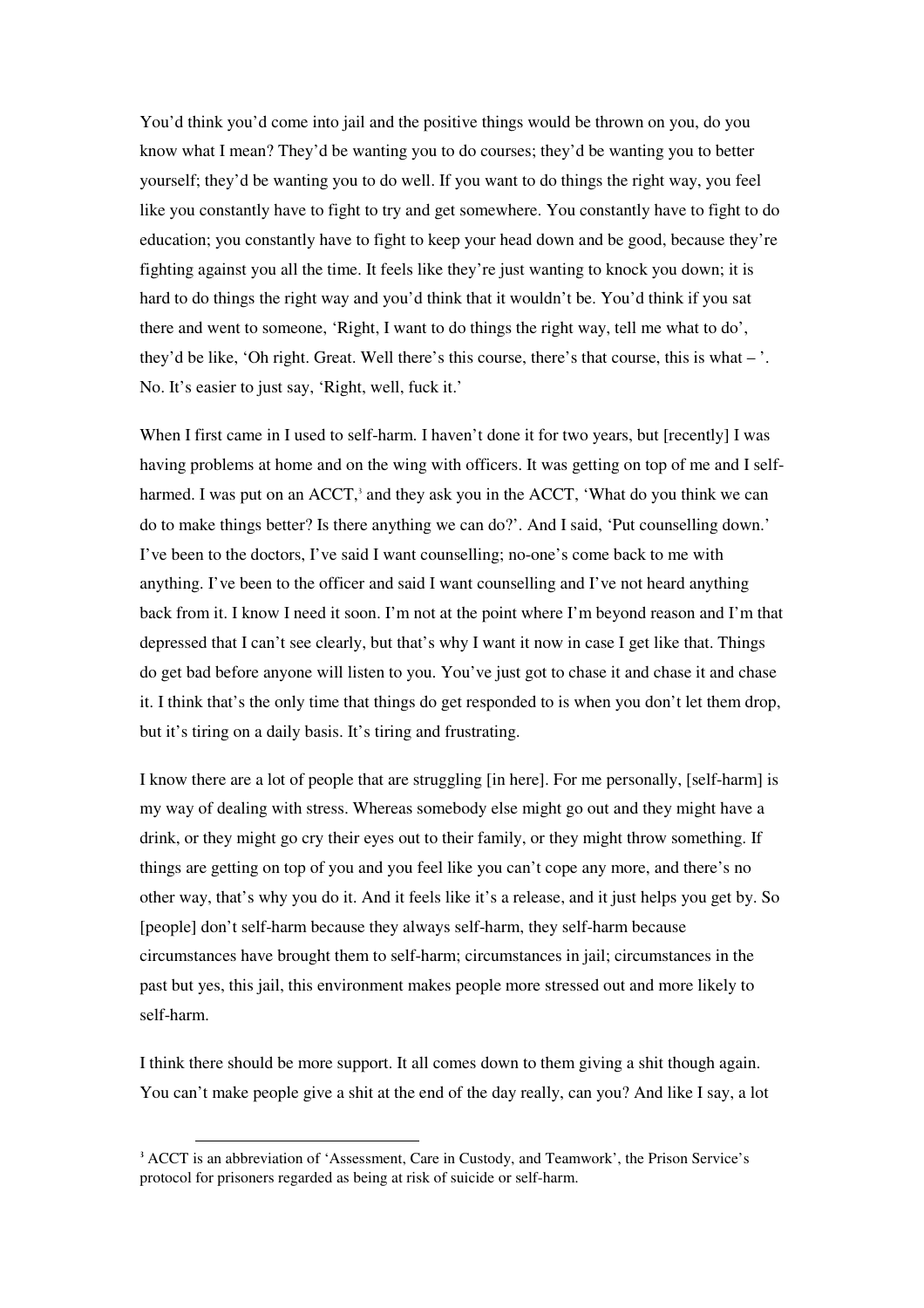of these [officers] don't seem to; they think that you're a hassle, like, 'Oh my God, more paperwork'. You even get the jokes like that, but you know that they're serious. Like, 'Oh my God, you should have seen the amount of paperwork I've had on you today'. And you laugh with them and they're laughing, but you think, 'Yeah. I know that you're being serious about that deep down'.

## **Commentary**

l

Prisoners arriving in custody are often in crisis: struggling with chronic problems of addiction, or detoxifying from drugs or alcohol; anxious about what might happen to their home and children while they are in prison; traumatised by the circumstances of their offence, or reeling from the shock of arrest or trial<sup>4</sup>. Many prisoners have histories of personal and social disadvantage that heighten their vulnerability in prison. Both men and women in prison are disproportionately likely to have experienced abuse and instability in childhood, to have been in local authority care, run away from home and left school with few or no qualifications. Concentrations of particular kinds of experience in women's prisons reflect patterns of gender relations in society as a whole. A third of women prisoners have been sexually abused, for example, and over half have been victims of domestic violence. Women in prison are more likely than male prisoners to be a lone parent to dependent children, exacerbating the impact of a sentence on their households and families (Prison Reform Trust, 2010).

Prison officers who have worked in establishments for both men and women often remark that, 'Men do their time on the inside; women do their time on the outside'. By this they mean that women prisoners seem to remain more preoccupied with the problems and responsibilities of home and family. Although arguably overstated, this perception is perhaps unsurprising, given that a woman's greater likelihood of having sole care of dependent children increases the chance that, when she receives a custodial sentence, her children will have to be looked after by someone other than a parent. Fewer than ten percent of children with a mother in prison are cared for by their father (Prison Reform Trust, 2010). The scenario of forcible adoption described by Kirsty attracts a special sympathy among women prisoners with children; the loss of children in this way is almost universally regarded as the most serious collateral consequence of imprisonment. However, as Kirsty's experience also

<sup>4</sup> Audrey Peckham's (1985) *A Woman in Custody* (Fontana) gives a vivid first-hand account of the personal crisis that resulted in her imprisonment on remand, and the disorientation and disempowerment she experienced on entering the criminal justice system.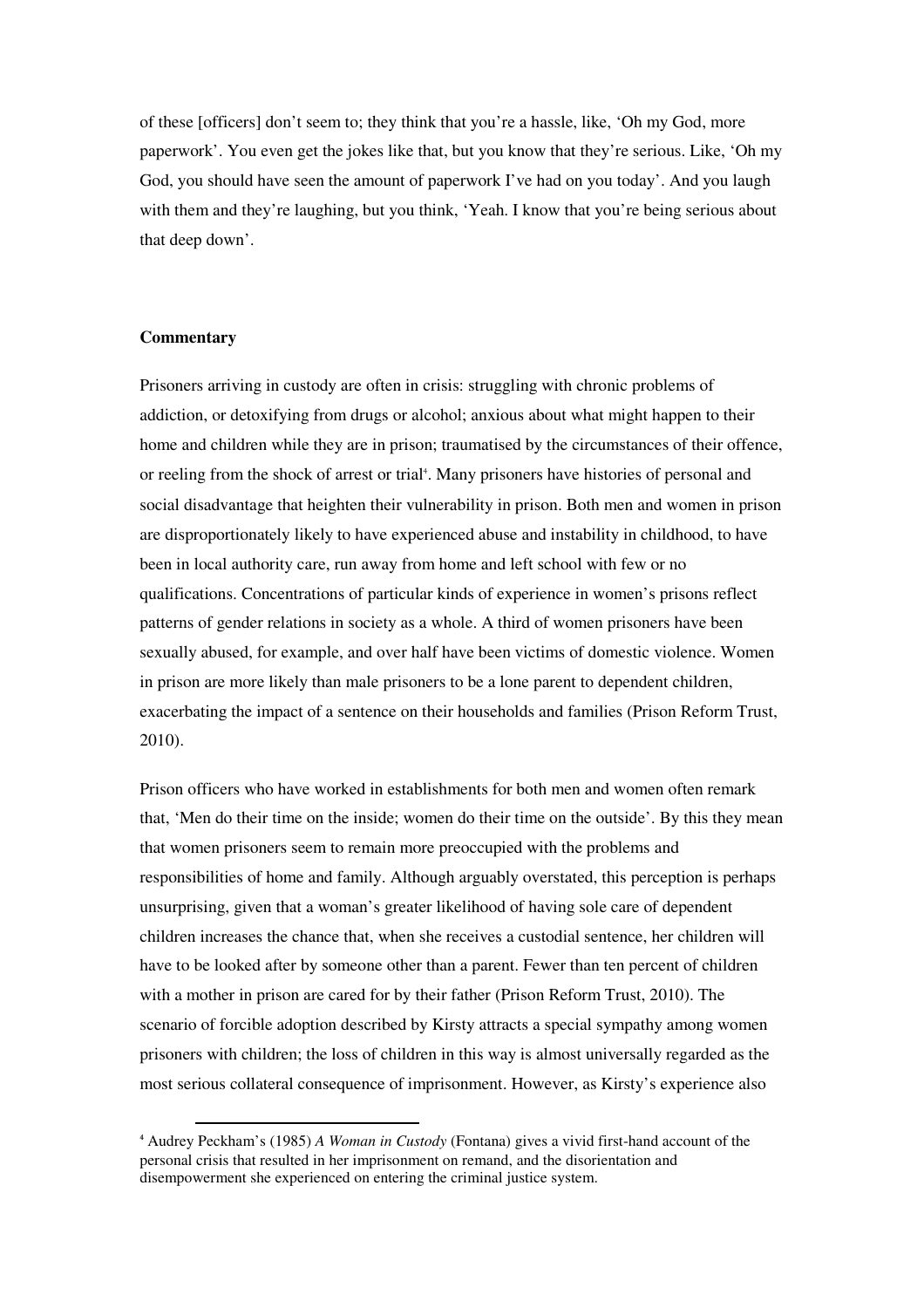illustrates, in order to avoid this, prisoners may have to make substantial compromises in the arrangements they make for the care of their children during their sentence. Prisoners often have to rely on people with whom they have either a tenuous relationship (a child's father's family, perhaps, or an ex-partner's ex-partner), or a fraught one (family members who are unsympathetic to their own problems, a child's violent father). Kirsty's access to her children is mediated by, and entangled with, her chronically strained relationship with her mother, charged with the resentment she feels at what she regards as her mother's collusion with prison and probation authorities to remove her daughter – born in prison – before the full nine months she could have been allowed with her had elapsed. Her anger at what she sees as not just the premature, but also the irrevocable, loss of her child is palpable. She perceives this as a harm inflicted by the Prison Service, dovetailing with the perverse effect she attributes to the community-based offending behaviour course she was obliged to attend on her last release from prison, which made it more difficult to desist from drug use by making it impossible for her to cut her connections with others with similar problems.

Entering prison for the first time, it is common for prisoners to describe feeling disorientated and alone; prison routines and practices are often inscrutable and those whose expectations are shaped by the representations of prison in popular culture are often fearful. A larger proportion of female than male prisoners – almost a third – are serving prison sentences for a first conviction, and few women in prison are 'career criminals', for whom the risk of a prison sentence is often an occupational hazard. Most women serve short sentences for non-serious offences; in 2008, most women in prison were serving sentences of six months or less, and in 2007, more had been convicted of shoplifting than of any other offence (Prison Reform Trust, 2010). A large proportion of women prisoners, then, have little prior experience of the criminal justice system. Recalling their sense of vulnerability on entering prison, for example, first-time prisoners commonly remark that the only time they felt completely safe during their first days in prison was when locked in their own cell. Even established prisoners observe that it is time spent 'behind your door' that passes most quickly in prison, because that is the only time it is possible to be completely relaxed and unguarded. Nevertheless, women serving a first sentence generally comment with surprise on the discovery of warmth and mutual support among prisoners. Prisoners commonly remark that, 'You think it's going to be like "Bad Girls" but you get here and it's nothing like that'*.* For many prisoners, other inmates are a crucial source of practical and emotional support when they first arrive in custody, or at a new prison. It is inmates who understand most precisely the nature of a new arrival's need: the tenor of the reassurances that will answer her fears; the information about the wing routine that she was perhaps not given by staff or was too overwhelmed to retain. Only prisoners are in a position to be able to provide small material comforts and necessities such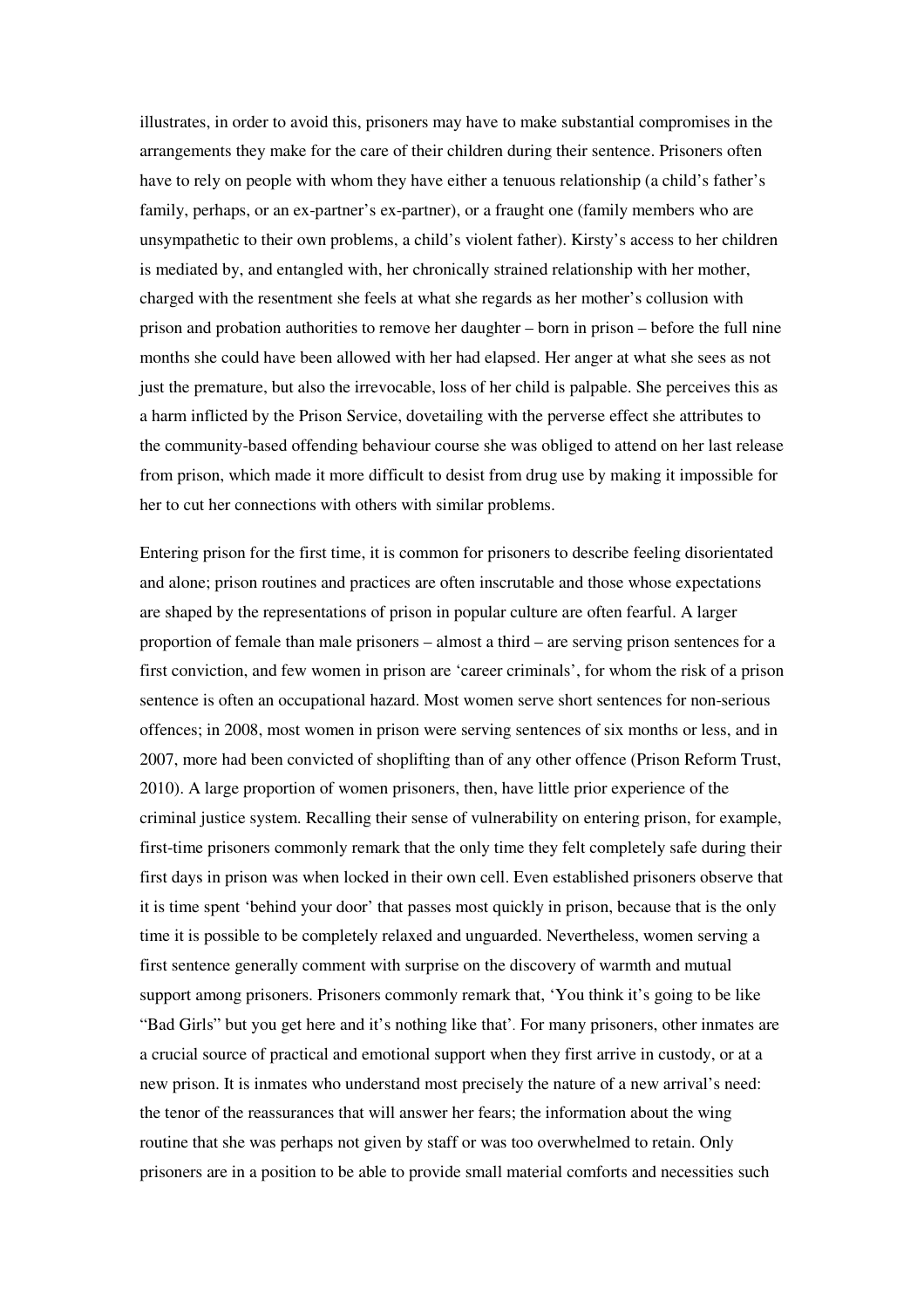as coffee and sugar that a new prisoner will not be able to secure for herself until she has her own money and canteen.<sup>5</sup> Even relatively weak ties among prisoners offer important forms of support, and many emphasise that support can exist among prisoners even without deep friendship<sup>6</sup>. It is customary for those being released, for example, to leave behind items such as toiletries, which are valued and difficult to procure, for other prisoners.

At the same time, however, prison relationships can present inmates with a host of risks. Much of day-to-day life for women in prison is concerned with attempting to ensure that the relationships they form in order to avoid isolation and secure support do not bring exposure to a different set of risks. Even those who are grateful for offers of help from other inmates on arrival describe a sense of vulnerability in accepting advice and support from prisoners, who are not just strangers, but often at first assumed to be an untrustworthy source of information. As Naomi suggests, prisons often foster cultures of prurient interest in the affairs of others, and a new arrival is likely to have to field approaches from others wanting to know what she is 'in' for, and 'how long she got'. Gossip and rumour spread quickly in prisons, perhaps gathering some embellishment along the way; offences and sentences may be discussed and compared, perceived unfairnesses picked over and resented. Naomi makes a connection between high levels of need and distress among prisoners and instrumentality in prison relationships<sup>7</sup>. At its extreme, prisoners in need and lacking alternative sources of support, or those who are opportunistic, may view others as a material resource. A woman who has just arrived from court may have drugs that can be bought (or perhaps coerced) from her, or she may herself be in sufficient need of tobacco or drugs that she can be induced to trade desirable items for very little.

Although relationships with staff and other prisoners can be stressful, complex and sometimes threatening, they can also be a vital resource for coping with the collective and private pains of imprisonment. Emotionally expressive and affectionate friendships, and romantic and sexual intimacies between prisoners, are common and accepted in women's prisons. Most women prisoners socialise primarily with a small group of friends, with looser constellations

 $\overline{a}$ 

<sup>&</sup>lt;sup>5</sup> 'Canteen' refers to goods purchased from the prison 'shop'. Prisoners can order goods weekly from a list determined by prison managers. The order is delivered to the prison by a centrally contracted company and delivered to prisoners on the wing.

<sup>6</sup> See Teresa Severance's (2005) '"You know who you can go to": Cooperation and exchange between incarcerated women' (*The Prison Journal*. **85**: 343-367) for a discussion of relationships among women prisoners using 'strength-of-weak-ties' concept.

<sup>7</sup> Naomi's observation relates to both private, 'imported' sources of distress and need, and that which arises as a result of institutional characteristics. Kruttschnitt and Gartner's important (2005) study, *Marking Time in the Golden State: Women's imprisonment in California*, is relevant to the latter of these, demonstrating a link between institutional conditions and the nature and quality of women's relationships in prison.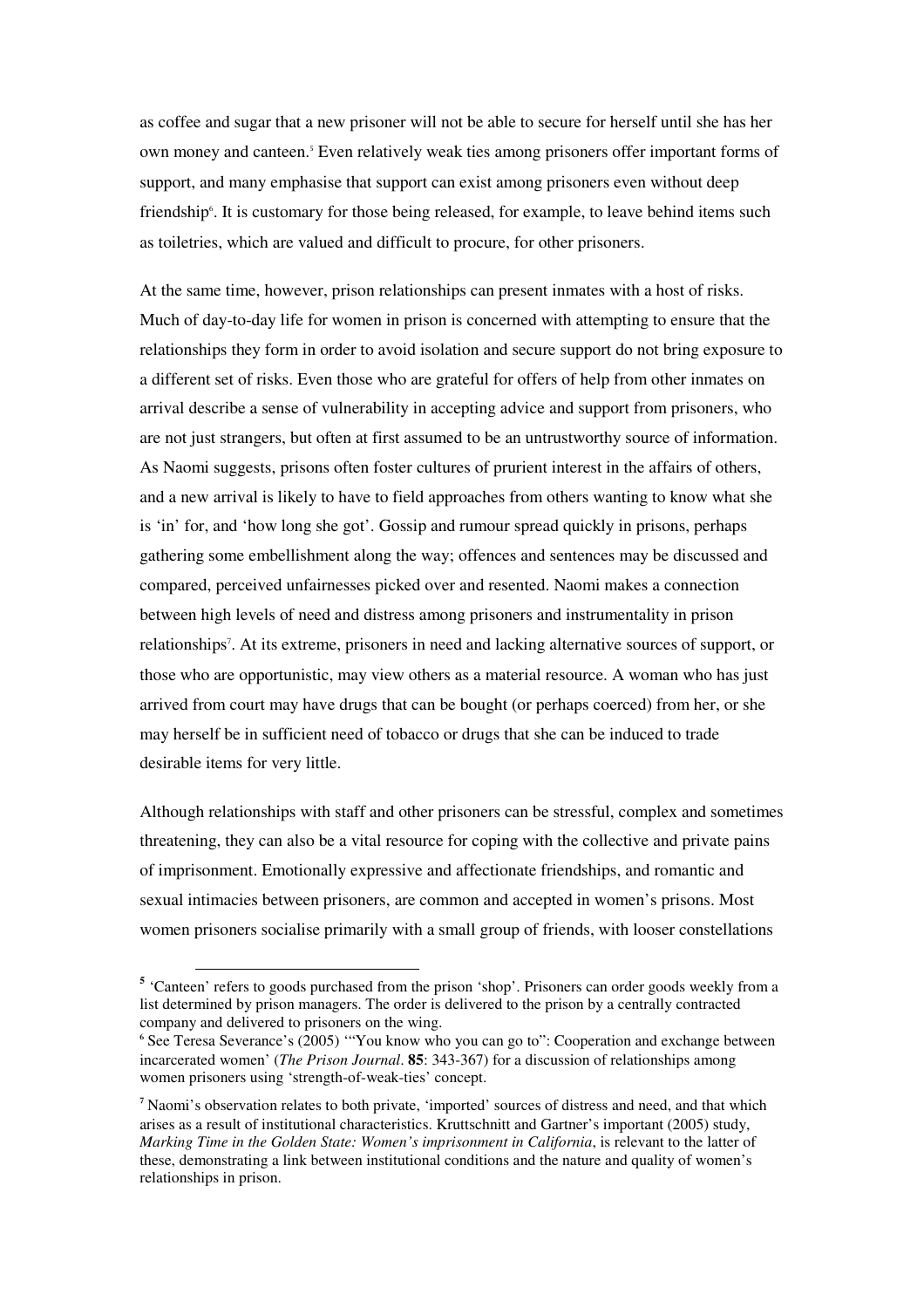of friendly acquaintances or associates beyond them. As Naomi explains, the boundaries of these social groups are often carefully controlled to protect against the risks of confiding too widely in what is often effectively a 'community of strangers', in which trust is highly circumscribed. Many prisoners argue that the best way of 'doing prison' is with 'just one good friend' to provide support while minimising exposure to gossip, instrumentality and instability. Those serving indeterminate or parole sentences who want to progress smoothly through their sentence also often seek to avoid associating with individuals who are likely to attract negative attention from prison staff. Naomi repeats the saying, common to both staff and prisoners, that one is 'Guilty by association' in prison: it is generally accepted that inmates' friendships and associations will be used as an indicator of their own character and behaviour<sup>8</sup>.

Prisoners are divided on the extent to which 'real' friendship is possible in prison. Many describe becoming progressively more guarded in their relationships with other inmates over time. During the course of their sentence, prisoners serving long sentences will see many 'generations' of inmates serving shorter terms come and go. Distress at seeing friends or girlfriends leave leads many to avoid close involvements with others. Repeated disappointments in friends who have promised but failed to maintain contact on release leads many to take a relatively sceptical view of prison relationships, as do the breaches of confidence described by long-term prisoners. Women who have spent long stretches of time in prison often relate stories that are emblematic of the limits to trust in prison relationships, including such grave violations as attempting to sell stories about their offence or family to the tabloid press. Women serving long or repeated sentences, then, more often describe their relationships in prison as 'associations' rather than 'friendships'. For many, the social and spatial dislocation of the prison make it difficult to feel that one can ever 'really know' anyone else. Some, however, do describe deep and sustaining friendships with other inmates, characterised by high levels of emotional and material support, and by markers of trust such as the reciprocal sharing of information whose disclosure entails a degree of vulnerability, such as offence details. For those who have lived with controlling or abusive partners before being sentenced, it might be the first time in years or decades that they have been able to access the friendship of other women. Despite the obstacles to doing so, some prisoners

<sup>&</sup>lt;sup>8</sup> For a recent ethnographic account of the life of a women's prison in the US that addresses some of the social pressures discussed in this chapter, see Barbara Owen's (1998) *In the Mix: struggle and survival in a women's prison.* (SUNY).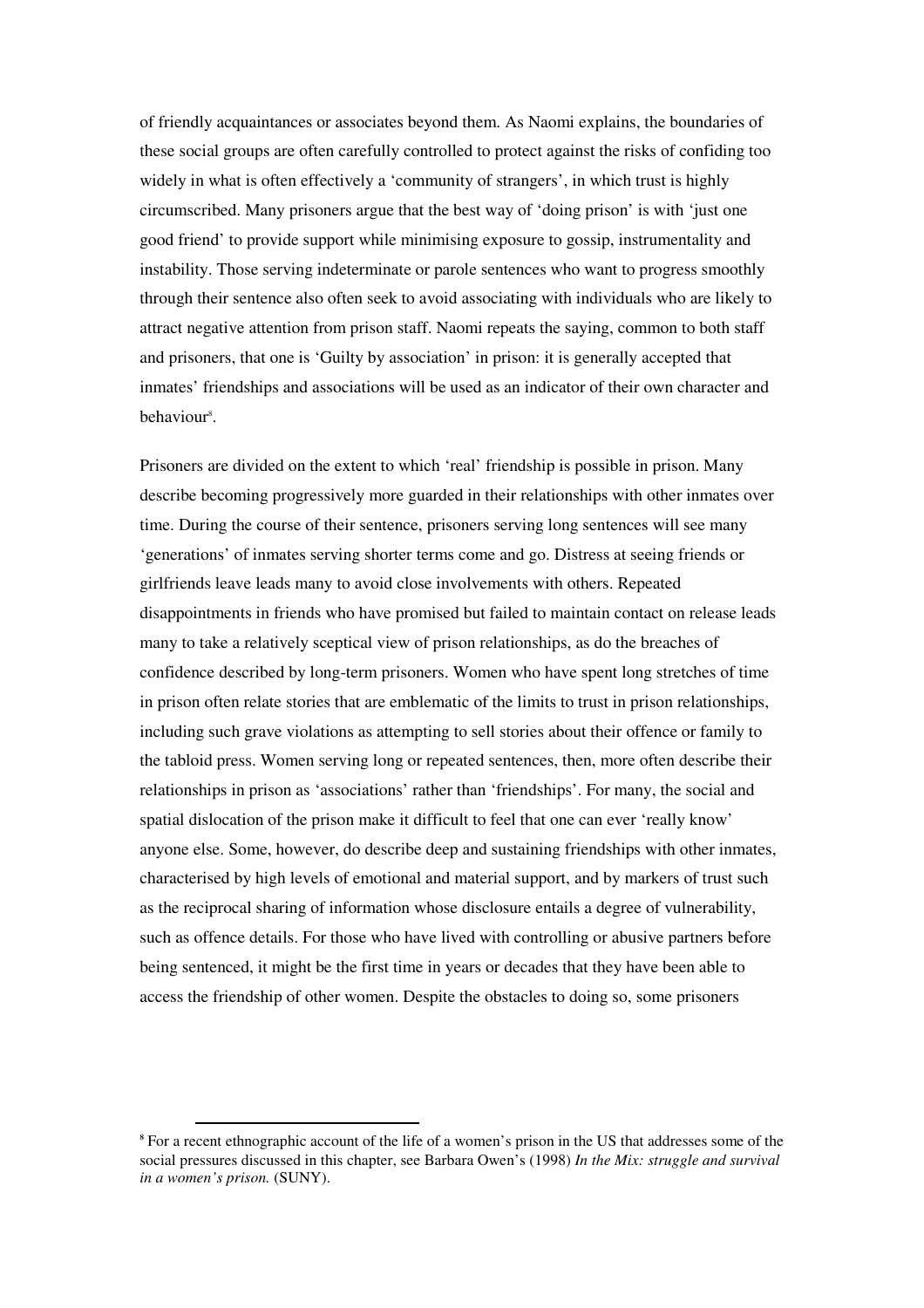succeed in maintaining contact with friends once they have moved to another prison or been released, and some released prisoners provide important material support to those still inside<sup>9</sup>.

Although staff-prisoner relationships in women's prisons are somewhat freer than in men's, prisoners often comment on their surprise at finding that their relationships with staff are in many respects more ambivalent and harder to manage than those with fellow prisoners, as both Naomi and Lisa describe. There is no blanket injunction in women's prisons on sociable contact between prisoners and prison staff, and interactions are often informal and friendly. For many prisoners, officers and other staff are an important source of practical and even emotional support. While there is no systematic hierarchy of prisoners based on offence type in women's prisons, women convicted of certain crimes, such as offences against children, will generally be at best ostracised by other prisoners, and at worst at such risk of assault that they can only live safely in segregation from the rest of the population. The support of officers and other staff is particularly important for these women. Women prisoners generally regard it as part of the officer's core role to give support when needed. It is not uncommon for women prisoners to solicit support from staff on behalf of other inmates, approaching officers to draw their attention to a friend who is in need or struggling to cope. Similarly, officers coopt prisoners' informal social networks – for example, to help induct new prisoners onto the wing, as Naomi describes – in order to provide support.

One of the effects for prisoners of living in what Goffman calls a 'total institution'<sup>10</sup> is that social relations can take on a 'panoptical' quality, whereby both prison staff and inmates are highly aware of other people's activities: who is talking to whom; which relationships have been formed or broken off; where and how people spend their free time. The awareness that even private social encounters may be observed and noted by others means that prisoners often become circumspect in the ways they manage their relationships. For example, while friendliness with officers is generally acceptable to women prisoners, 'grassing' is not tolerated. For this reason, many avoid private conversations with prison staff that might be misconstrued by other prisoners. Naomi's account of managing a romantic relationship in prison illustrates not only her awareness that staff are attentive to relations among prisoners, but the heightened sense of caution that stems from having an indeterminate sentence, which means that her behaviour is particularly closely monitored, and with greater potential consequences. This is demonstrated in Naomi's anxiety that her girlfriend's behaviour and

 $\overline{a}$ 

<sup>9</sup> For a recent account of prisoner relationships in a US prison that has some resonance with the UK context, see Kimberly Greer's (2000) 'The changing nature of interpersonal relationships in a women's prison' (*The Prison Journal*. **80**(4):442-468).

<sup>10</sup> See Goffman's classic (1961) text, *Asylums: Essays on the social situation of mental patients and other inmates* (Penguin).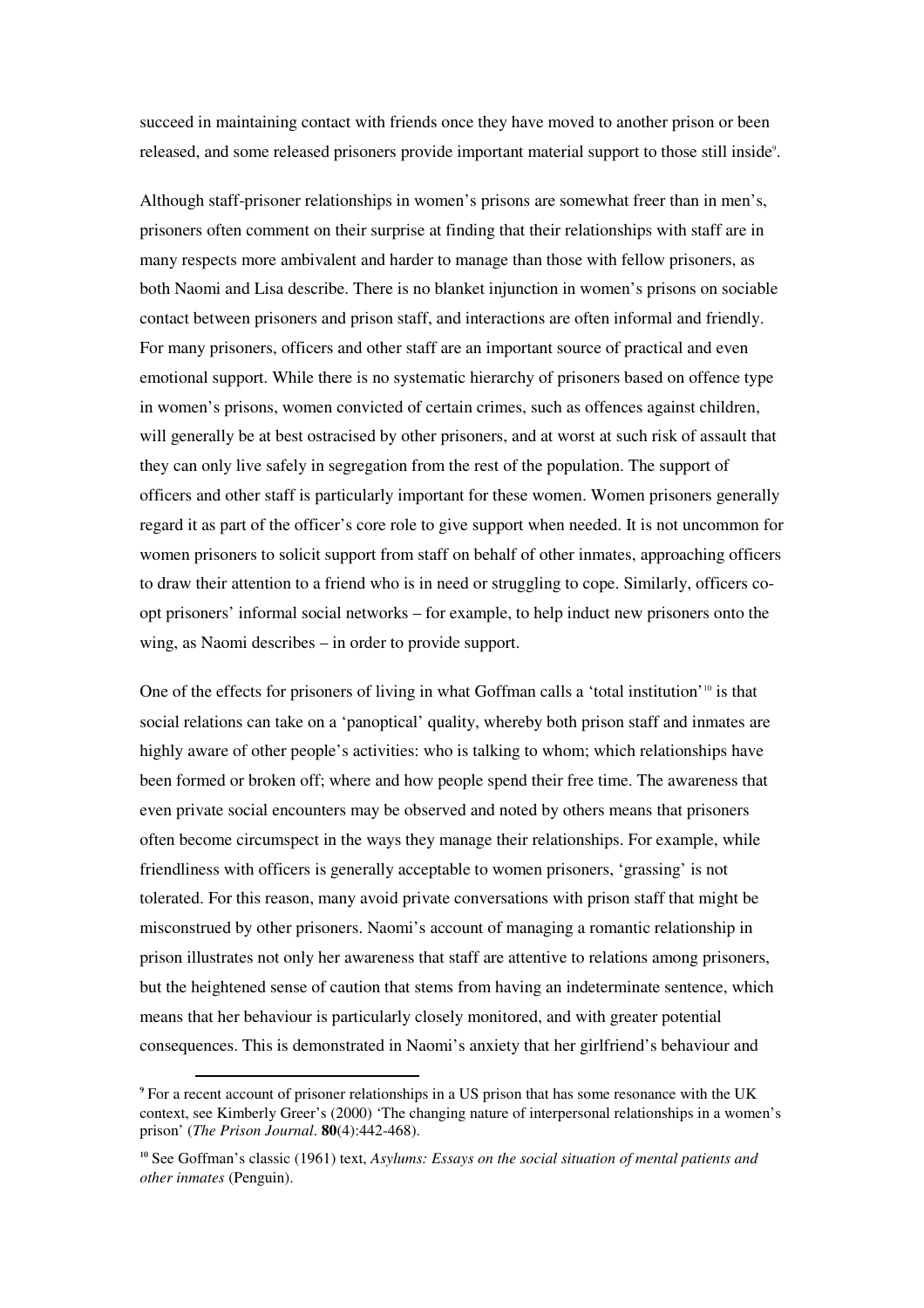reputation may reflect badly on her. The imperative for 'impression management' in dealings with both staff and inmates means that prisoners may need to develop complex strategies, such as that described by Naomi, in order to maintain equilibrium in their social relationships and negotiate conflicting social and moral demands. Thus, although relationships inside prison offer women a crucial coping resource, managing them can be taxing; while relationships with others mitigate the risks of isolation, they are themselves risky, making living in prison in part an ongoing negotiation between two unstable states.

Both Naomi's and Lisa's accounts of their interactions and relationships with prison staff illustrate the inescapably and pervasively social nature of prison life. As both women suggest, the delivery of even very basic aspects of prison regimes is socially mediated, and is therefore contingent on the quality of relationships<sup>11</sup>. Where relationships are good and procedures clear and consistent, transactions between staff and prisoners take place smoothly, without prisoners *feeling* officers' power; where they are poor, it can be difficult for prisoners' to access entitlements and services, from getting a toilet roll, to seeing a doctor or a counsellor, or getting information about educational opportunities or housing on release.

Prisoners' need for staff support, combined with prison officers' responsibility for security and reporting on prisoners' progress, can give rise to a degree of distance and guardedness in prisoners' attitudes to and interactions with officers, even where relations are generally positive. It is perhaps worth noting that, despite the apparent freedom of staff-prisoner relationships and the relative lack of disruption and violence in women's prisons, there is evidence to suggest that women prisoners are more closely disciplined than men (Prison Reform Trust, 2010). Naomi's account illustrates the very active ways in which many prisoners manage their relationships with staff, taking care to maintain goodwill as a kind of insurance for a time when they might need staff support. Naomi's sophisticated approach to this extends to developing individualised ways of approaching different officers. She states explicitly that prisoners who are unwilling to ingratiate themselves with staff are more likely to find officers obstructive. Furthermore, as Lisa implies, where conflicts arise between prisoners and officers, prisoners lack the power to hold staff directly to account. Both argue that because officers need to maintain an authoritative persona, many find it difficult to be challenged by prisoners. This can foster a sense among prisoners that they are not treated fairly. More fundamentally, perhaps, this can feel as though the individuals charged with delivering the regime are actively undermining the ability even of prisoners motivated by

<sup>11</sup> Little published literature exists on the subject of staff-prisoner relationships in women's prisons. For insights into how the care of prisoners by prison officers is mediated by social relations, however, see Sarah Tait's (2008) *Prison Officer Care for Prisoners in One Men's and One Women's Prison* (Ph.D. thesis, University of Cambridge).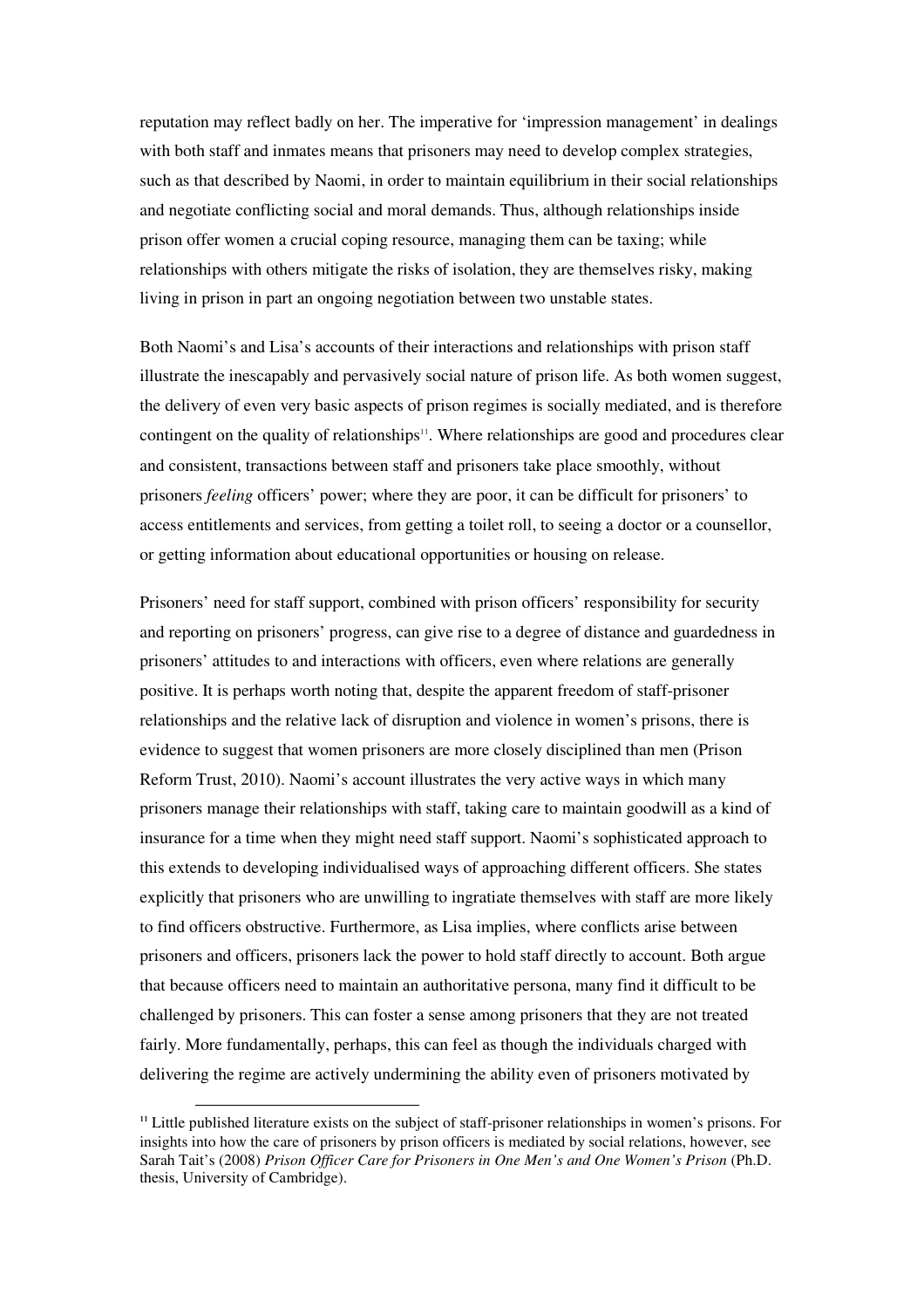ideas of self-improvement or rehabilitation to address problems and develop skills, and thereby comply with the professed goals of imprisonment.

Despite the intensely social nature of much of prison life, the experience of imprisonment is understood by most prisoners as an essentially solitary one. As discussed elsewhere in this volume (chapter x), the conditions imposed by contemporary prison regimes exert a significant individualising pressure on prisoners. While this is true for all prisoners to some extent, most agree that the rewards and sanctions available for those serving fixed-term sentences have a more limited capacity to incentivise compliance and regulate behaviour than for those with indeterminate sentences. These prisoners often feel subject to very close constraint, because they cannot progress through their sentence or be released until the parole board – informed by prison staff, especially psychologists – is satisfied that they have 'addressed their offending behaviour' and 'reduced their risk' to society Although she claims to speak only for herself, Lisa echoes other prisoners, both male and female, when she expresses a sense of powerlessness that her future rests on apparently subjective judgements about her character and behaviour by officers and psychologists. The isolating effects of imprisonment are reflected in the common saying that, 'You come into prison on your own, and you go out on your own', which both acknowledges and sanctions a degree of selfinterest among prisoners in managing their sentences<sup>12</sup>.

Prisoners' ability to negotiate the constraints and frustrations of imprisonment depends not just on support available in prison, but also on what sociologists of the prison term their 'imported characteristics'. Many prisoners – male and female – have acute and chronic mental health problems that heighten their need for support, and hamper their ability to cope. Over seventy percent of women in prison suffer from two or more diagnosed mental health disorders, nearly forty percent have at some time attempted suicide, and close to a third have had a previous psychiatric admission. The incidence of disorders often associated with immediate environmental stressors is also high; women in prison are twice as likely as those in the general population to suffer from eating disorders and nearly half have a major depressive disorder (Prison Reform Trust, 2010). Many prisoners, then, are functioning at the limits of their capacity to cope, and rely on support from relationships outside in order to manage life *in*side. When Lisa's difficulties inside prison converged with problems at home, she lacked both the power to resolve them and constructive ways in which to manage her frustration. She describes her feeling that self-harm was the only remaining coping strategy

 $12$  Researchers have paid little attention to the ways in which women prisoners' experiences are affected by regime structures. However, the issues Lisa outlines resonate strongly with those described by male prisoners discussed in Ben Crewe's (2007) 'Power, adaptation and resistance in a late-modern men's prison' (*British Journal of Criminology*. **47**:256-273).